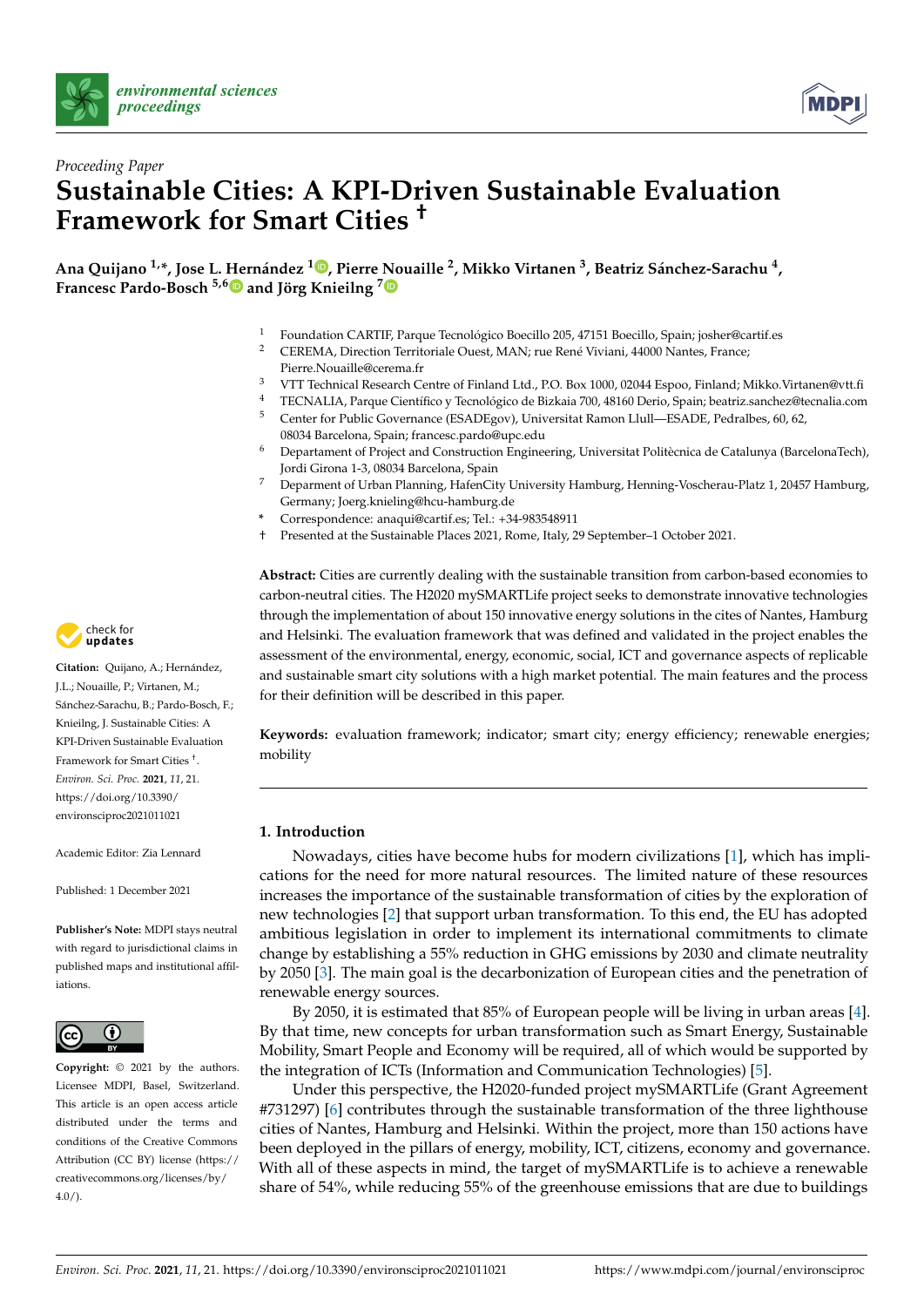and transportation actions. In addition, it fosters the growth of the local economy and entrepreneurship and the deployment of integrated urban planning in order to prioritize the most adequate actions for covering the city needs.

These targets required a rigorous assessment plan. To that end, this paper presents an evaluation framework, which is driven by KPIs (Key Performance Indicators), so as to provide cities with the methodologies to quantify the real achieved impacts. The proposed framework covers both the city and project levels (understanding the project as the area of execution of the aforementioned actions).

#### **2. Research Methods and Background**

The development of the evaluation framework was the result of collaboration among research centres, technology providers and cities, thus creating a co-creation strategy between stakeholders. The definition of this framework followed a research methodology that consisted of four main phases:

- (1) establishing the objectives of the cities for sustainability and Smart Cities urban plans.
- (2) search for bibliography, standards and previous works.
- (3) identification of the suitable indicators for Smart and Sustainable Cities assessment.
- (4) definition of the KPI-driven evaluation framework combining the objectives and indicators for the multiple city domains.

Within the research methodology, the analysis of previous studies is crucial. In this sense, the authors in [\[1\]](#page-3-0) highlight the importance of making use of indicators for the better management of cities. In particular, they propose performance indicators in the areas of the economy, the environment, society, governance, energy, infrastructure, transportation, and pandemic resiliency. However, indicators are not enough for proper assessment. They provide the quantitative calculations, but the following of standard protocols for the evaluation is also required, for instance, the IPMVP (International Performance Measurement and Verification Protocol). Moreover, they are neglecting the digitalization of cities in the form of ICT actions, which are also very important in Smart City transformation, as explained by [\[5\]](#page-3-4).

Authors in [\[7\]](#page-3-6) proposed an assessment strategy that mainly considered building and district renovation, urban mobility and ICTs, while social and governance aspects were not fully addressed. Nevertheless, as introduced, citizens should be at the core of the urban transformation, and their involvement, acceptance and engagement are crucial. Finally, the research in [\[8\]](#page-3-7) proposed a framework where the levels of Smart Economy, Smart Mobility, Smart Environment, Smart People, Smart Living and Smart Governance were integrated. However, the support of ICTs was again neglected.

With these studies in mind, the mySMARTLife KPI-driven evaluation framework goes a step forward by proposing an integrated methodology where Smart Energy, Smart Mobility, City Infrastructures (including ICTs), Smart People, Smart Economy and Smart Governance are combined. This framework is supported by a set of KPIs to quantify the impacts. In addition, it provides a two-scale analysis of the city, i.e., it evaluates the actions and extrapolates the results to the city level.

#### **3. mySMARTLife KPI-Driven Evaluation Framework**

This section describes the aforementioned evaluation framework. Figure [1](#page-2-0) [\[9\]](#page-3-8) illustrates the proposed framework. First of all, it should be highlighted that two levels of assessment are included:

- Project level includes the more than 150 actions that are being deployed in the specific areas of the cities that are involved in the project. The main aim is to obtain the quantitative analysis of the impacts of those actions (e.g., building retrofitting, integration of renewables, electrification of the transport, etc.) as well as the performance of the technological solutions.
- City level, which extrapolates the quantified impacts from the executed project in order to estimate the impact that these actions would have on the city. The outcome of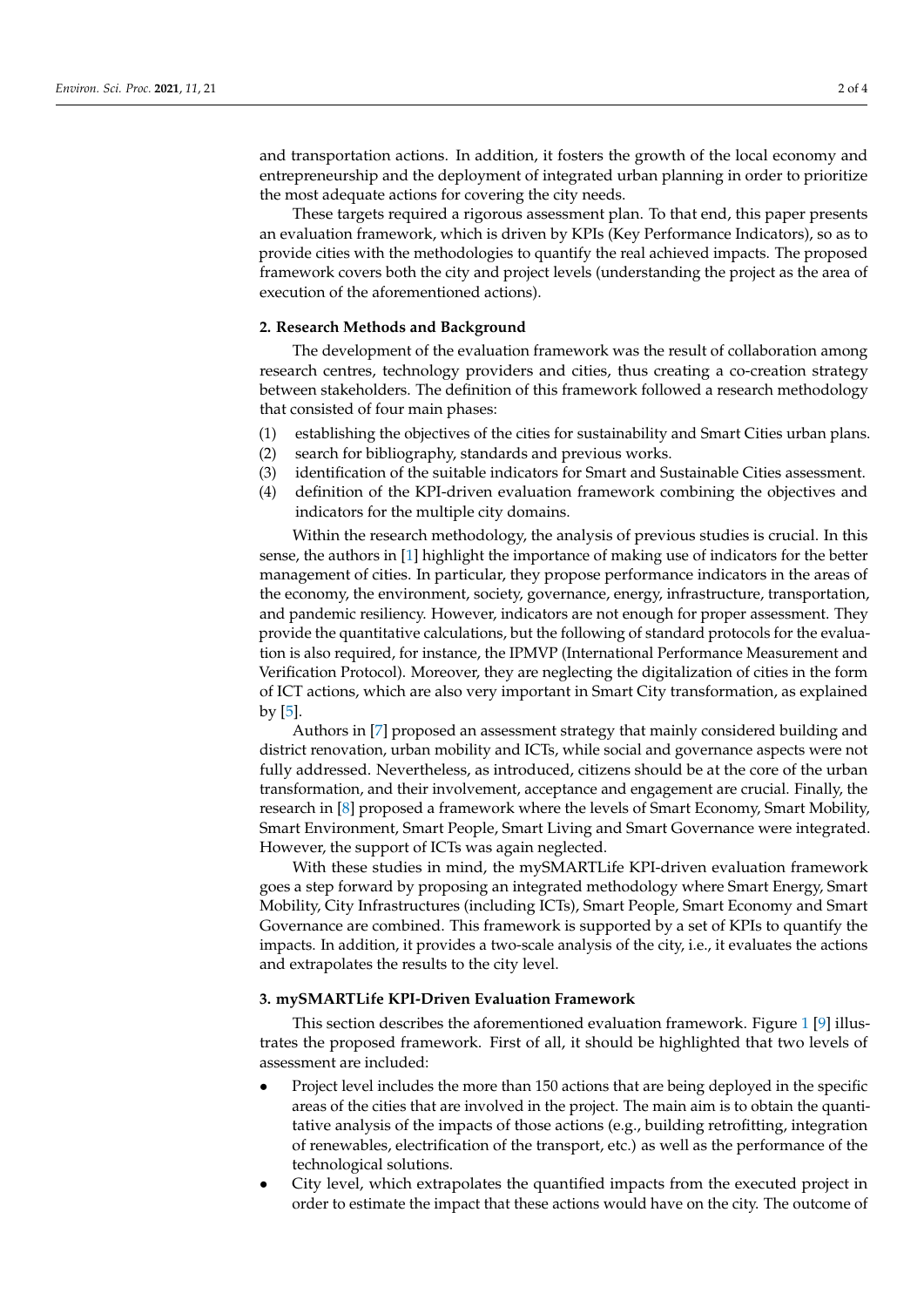this level is to support cities at the time of planning of urban transformation strategies by following quantitative and objective methods that are driven by KPIs. following quantitative and objective methods that are driven by KPIs. to estimate that the impact that the impact that the city. The outcome on this city. The outcome of this this city. The outcome of this come of this come of this come of this come of this come of this come of this come of level is to support cities at the time of planning of urban transformation strategies

<span id="page-2-0"></span>

**Figure 1.** mySMARTLife KPI-evaluation framework [9]. **Figure 1.** mySMARTLife KPI-evaluation framework [\[9\]](#page-3-8).

nological solutions.

Within each of the stated levels, a set of categories (named fields in the Smart City Within each of the stated levels, a set of categories (named fields in the Smart City vision and pillars for the project level) is established. These are, as mentioned above, energy and environment, mobility, urban infrastructures (including the digitalization of the city through the ICTs and urban data platform deployment), citizens, economy and governance. All of them are driven by a set of indicators [9], which are summariz[ed](#page-2-1) in Table 1.

<span id="page-2-1"></span>**Table 1.** Number of indicators defined per pillar.

| <b>Core Categories</b>                     | <b>City Level</b> | <b>Project Level</b> |
|--------------------------------------------|-------------------|----------------------|
| Energy & Environment                       | 56                | 32                   |
| Mobility                                   | 22                | 51                   |
| Urban infrastructures/ICT & Urban platform | 20                |                      |
| Economy                                    | 16                | 22                   |
| Citizens/Social                            | 16                | 5                    |
| Governance                                 | 15                |                      |
|                                            |                   |                      |

from the methodologies and protocols, with the aim of supporting cities during the implementation of the project evaluation framework. These protocols should be just considered as a guidance as there are other suitable protocols to be applied. Thus, the evaluation framework does not only provide a theoretical indicator-based procedure, but also pathways to apply them to analyse the success of the implemented actions. Table 2 depicts a summary of the proposed methodologies for each one of the project pillars. Finally, the framework complements the indicators and definitions that are derived

<span id="page-2-2"></span>**Table 2.** Evaluation methods for each one of the categories.

| <b>Evaluation Methodology</b> |  |
|-------------------------------|--|
| Extension of IPVMP            |  |
| $CO2$ emissions-based         |  |
| Software metrics              |  |
| Cost-Benefit                  |  |
| Surveys/Interviews            |  |
| Ouestionnaires                |  |
|                               |  |

### **4. Discussion and Conclusions**

This paper has presented a proposed KPI-driven evaluation framework in order to allow cities to evaluate the achieved impacts by the deployment of sustainable actions. In this sense, this framework has been applied in the three lighthouse cities of Nantes, Hamburg and Helsinki. In the first stage of the project, the framework and their indicators